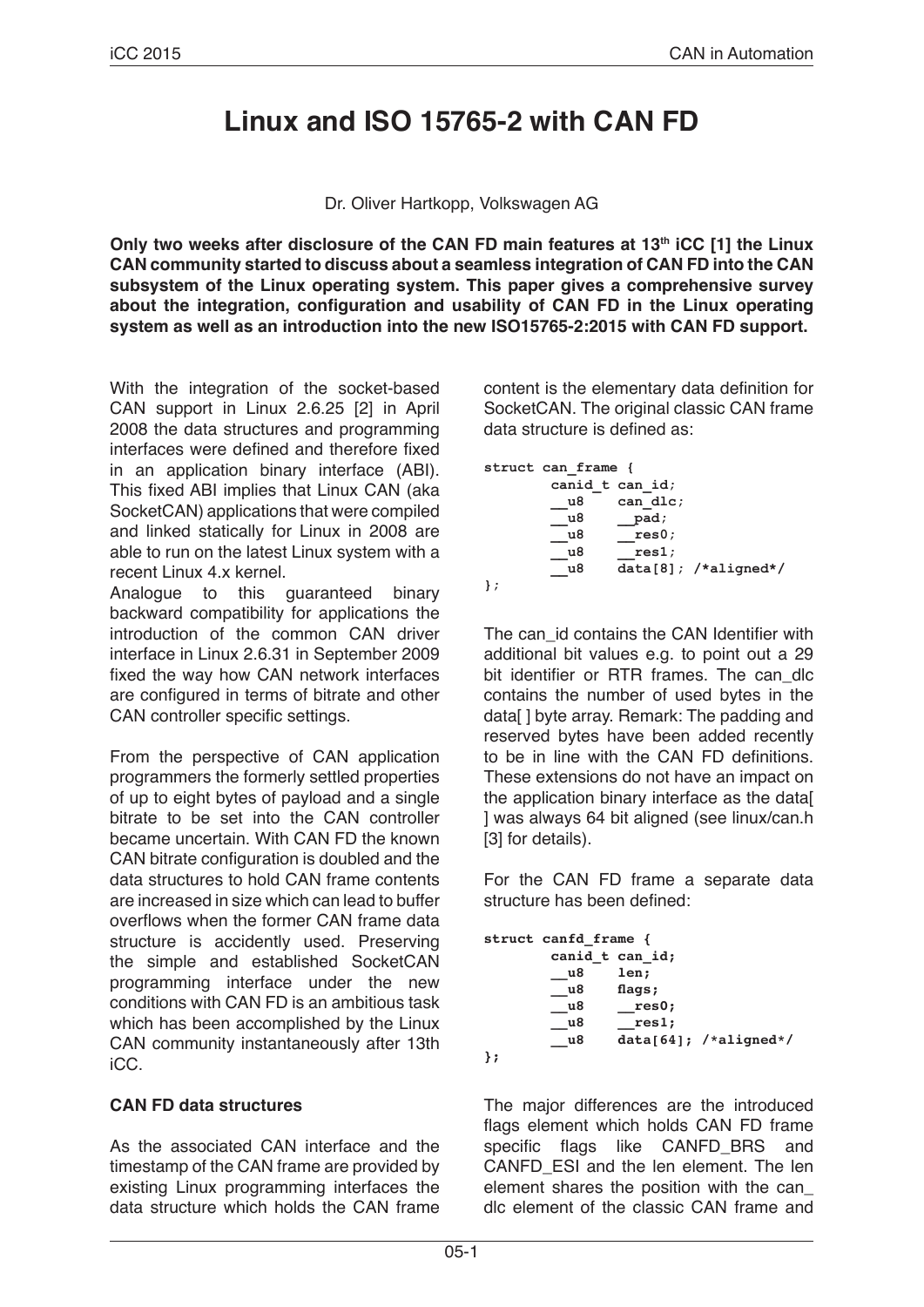(still) contains the number of used bytes in the data[ ] byte array. In classic CAN applications the can\_dlc value was usually used as plain numeric length information as there was a 1:1 mapping from the 'data length code' and the data length. Using CAN FD frames the data length code mapping is performed on the CAN driver level which makes the software adaption for CAN FD pretty easy.

Processing length information to print CAN payload data (before CAN FD support):

```
struct can_frame cframe;
```

```
for (i=0; i < cframe.can dlc; i++)printf(\sqrt{02X}, cframe.data[i]);
```
Processing length information to print CAN payload data (with CAN FD support):

```
struct canfd_frame cframe;
```

```
for (i=0; i < cframe.len; i++)
    printf(\sqrt{02X}, cframe.data[i]);
```
This example points out the main change for application programmers when moving their code to (additionally) support CAN FD. Several code references how to move from classic CAN to CAN FD can be retrieved from the code changes [6] in the Linux canutils package which has been adapted when Linux 3.6 was released in 2012. The can-utils user space tools to send, receive, store and replay CAN traffic can be found as source code on GitHub [4] and as pre-compiled package 'can-utils' in your preferred Ubuntu/ Debian based Linux distribution [5].

# **CAN FD network infrastructure**

Both the classic CAN frames and the CAN FD frames are processed inside the Linux network infrastructure in so called socket buffers. With the introduction of CAN FD a second type of CAN related socket buffers was created to hold the canfd frame data **structures** 

As legacy CAN applications only can cope with classic CAN frames a new socket option CAN\_RAW\_FD\_FRAMES\_ is defined for CAN\_RAW sockets to enable the reception and transmission of CAN FD frames.

When CAN FD is enabled for the socket e.g. the read() system call can return with two different length information:

- 16 bytes for classic CAN frames
- 72 bytes for CAN FD frames

Therefore the buffer which is assigned to be utilized by the read() system call has to be a of the size of a struct canfd\_frame when CAN FD is enabled. As the CAN FD controller still might receive classic CAN frames in this FD enabled mode the struct canfd\_frame might be filled with the shorter struct can frame content. Due to the identical layout - e.g. with the can  $\,$  dlc and len element – a classic CAN frame can be stored inside the CAN FD frame structure. To distinguish the frame type only the length information has to be evaluated with is returned by the read() system call:

- $\cdot$  16 bytes  $\rightarrow$  classic CAN frame
- 72 bytes  $\rightarrow$  CAN FD frame

For convenience reasons these values are defined as the 'maximum transfer unit' (MTU) in the linux/can.h [3] include file as CAN(FD)\_MTU values:

**#define CAN\_MTU (sizeof(struct can\_frame)) #define CANFD\_MTU (sizeof(struct canfd\_frame))**

# **CAN FD driver infrastructure**

With Linux 3.6 the CAN data structures and the network infrastructure have been extended to support CAN FD. Along with these changes the virtual CAN driver (vcan) has been updated in a way that it could be switched to be a classic CAN or CAN FD interface. By setting the vcan's MTU value to CANFD\_MTU (72) with the existing ip tool from the iproute2 package the virtual CAN interface presents itself as a CAN FD interface.

While this virtual CAN driver did a good job when testing and enhancing the new CAN FD infrastructure and the user tools it should last more than a year until the first CAN FD hardware became available. The first CAN FD driver that emerged in the Linux mainline kernel was for the Bosch M\_CAN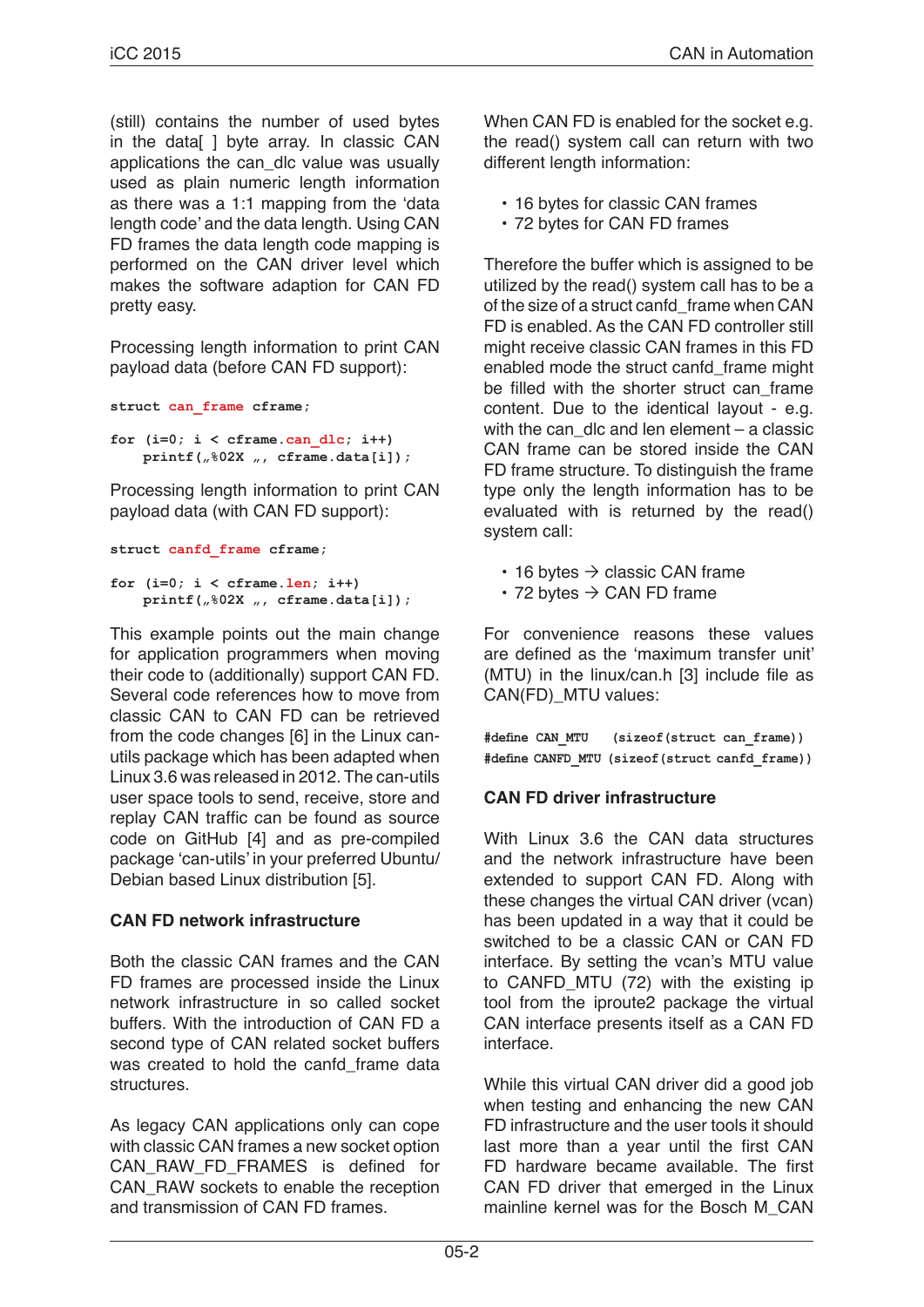IP core version 3.0.1 (non-ISO). The driver was included in Linux 3.18 in December 2014 and tagged as a 'fixed non-ISO' CAN FD controller later. In April 2015 the PEAK System PCAN USB (pro) FD driver was released with Linux 4.0. These USB adapters can be switched to be ISO/non-ISO at controller configuration time.

With classic CAN the configuration was done with the ip tool from the iproute2 [7] package [8] in order to specify the bitrate and additional controller specific settings like the sampling-point, synchronization jump width, listen-only mode, triple sampling, one-shot mode, etc.

The bitrate can be specified with either the time quanta (tq), propagation segment (prop\_ seg) and phase buffer segments (phase\_ seg1 phase\_seg2) or by providing a numeric bitrate value which is then processed by the bitrate calculation algorithm inside the Linux kernel. The latter needs a set of controller specific bit timing constants that define e.g. the allowed minimum and maximum values for the time segments, bitrate prescaler, etc.

For CAN FD these bitrate specific settings have to be doubled to specify a second bitrate: The data bitrate when BRS is set.

This summarizes to these extensions:

- Second bitrate infrastructure
- Enable/Disable CAN FD mode
- Configure ISO/non-ISO mode

When the CAN FD mode is to be enabled the data bitrate has to be specified and it has to be greater or equal to the arbitration bitrate which is placed in the first bitrate infrastructure known from classic CAN. The CAN FD mode setting changes the CAN interface MTU to CAN\_MTU or CANFD\_ MTU accordingly.

Depending on the CAN FD controller capabilities the ISO/non-ISO mode can be specified by the ip tool or it is fixed with the controller. E.g. the M\_CAN IP version 3.0.1 is fixed to non-ISO, which cannot be changed at configuration time. On the other hand the PEAK USB FD adapters can switch between ISO and non-ISO at configuration time. The attempt to modify a fixed ISO/non-ISO flag leads to an invalid operation return code.

Finally the configuration of CAN FD controllers became very similar to the classic CAN controllers by just adding a second bitrate set for the data bitrate and two CAN FD specific configuration flags. The ip tool from the iproute2 package was updated for the release of Linux 3.15 to support the second bitrate and the CAN FD mode switching. The ISO/non-ISO configuration was integrated in Linux 3.19 but backported to Linux 3.18 to be able to tag the existing M\_CAN driver properly.

## **ISO 15765-2:2015 with CAN FD**

The ISO 15765-2 CAN transport protocol (TP) usually creates a point-to-point data connection using two defined CAN identifiers – one for each communication endpoint (e.g. diagnosis equipment and engine control unit). To be able to send data PDUs that do not fit into a single CAN frame the ISO PDUs are segmented using a bi-directional segmentation protocol. This protocol is implemented using (at least) the first byte of the CAN frame payload – the so called 'protocol control identifier' PCI.

The PCI byte is defined as:

|      | <b>PCI</b> function      | nibble        | bit value |
|------|--------------------------|---------------|-----------|
| SF.  | Single Frame             | 0             | 0000xxxx  |
| FF - | First Frame              |               | 0001xxxx  |
| CF.  | <b>Consecutive Frame</b> | $\mathcal{P}$ | 0010xxxx  |
| FC.  | <b>Flow Control</b>      | 3             | 0011xxxx  |

While SF, FF and CF are sending PDU data from node A to node B the FC is a communication entity that is sent from node B to node A in order to throttle the communication flow according to the recipients (node B) needs.

When the content of the PDU fits into a single frame the SF frame is generated. Simplified the PDU content has to be 7 or less bytes on classic CAN as one byte is always consumed by the PCI byte.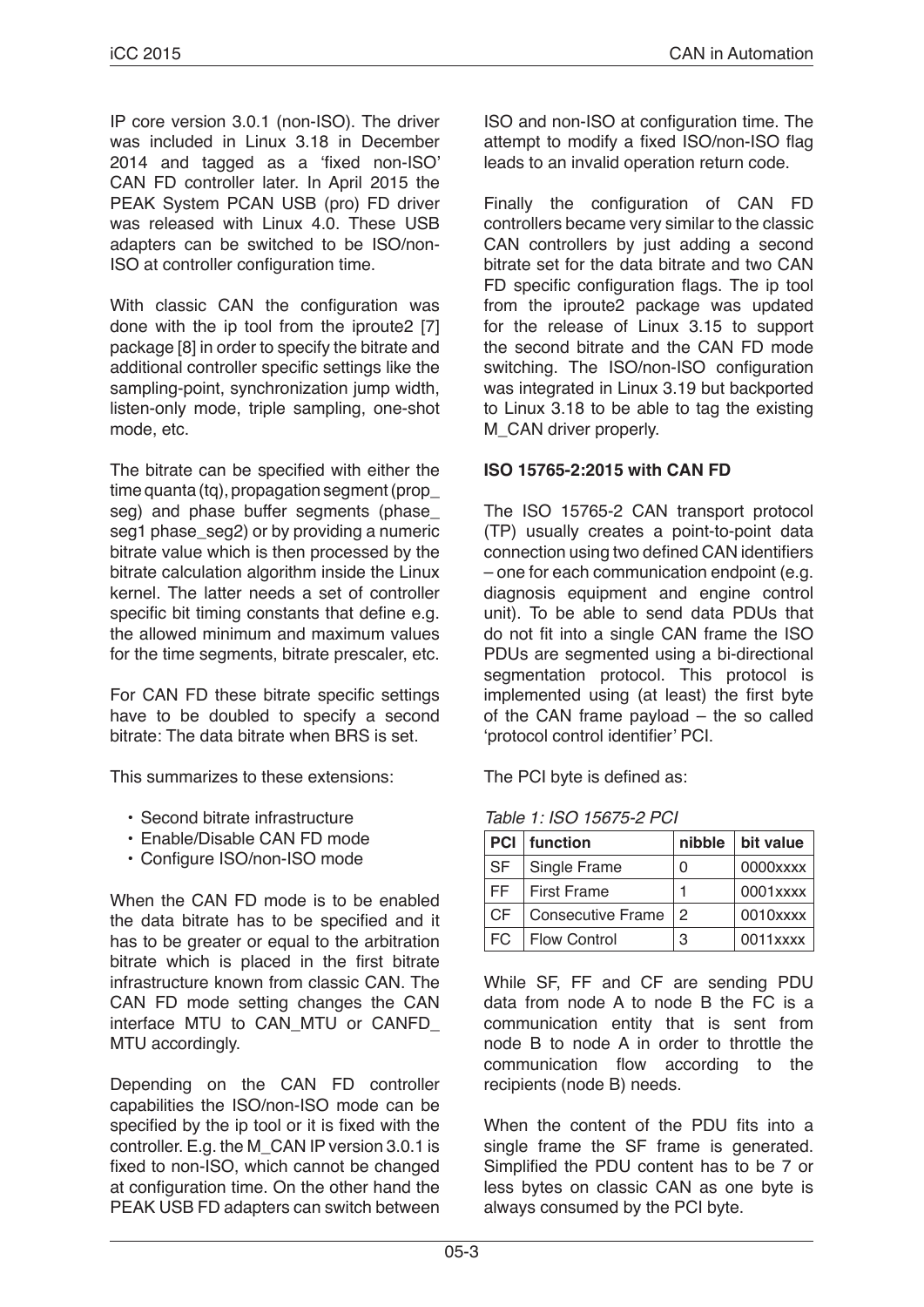When the content of the PDU does not fit into a single CAN frame a FF frame is generated which contains the PCI byte, length information and some first data bytes of the PDU. When node B is able to receive the advertised number of bytes it answers with a FC frame to get more segmented data in the form of CF frames.

Due to the mandatory PCI byte which consumes at least one byte from each CAN frame payload the protocol overhead is equal or greater than 12.5% in classic CAN setups with 8 bytes per frame.

With CAN FD up to 64 bytes of payload can be transmitted inside a CAN frame. This moves the lower limit of overhead for ISO TP to  $1/64 = 0.015625 \sim 1.6\%$ . Even if we always need to add the standard overhead of the CAN Identifier, control fields and CRC in both cases this is a huge improvement which can be even extended when using a higher bitrate in the data section (BRS enabled).

With the knowledge from his own ISO15765- 2 [10] implementation for Linux and the CAN FD changes in Linux the author initiated the adaption of ISO TP for CAN FD at DIN/ISO committee in early 2013. As the Linux kernel was already supporting CAN FD at that time the changes of the existing classic CAN implementation assisted the conceptual work. Whenever a concept was discussed the public available implementation [9] gave an indication of the expectable complexity of that approach.

| TADIE 2. ISO 19079-2 FUI IUI CIASSIC CAIN |           |             |             |             |  |  |
|-------------------------------------------|-----------|-------------|-------------|-------------|--|--|
| <b>PCI B[0]</b>                           | B[1]      | <b>B[2]</b> | <b>B[3]</b> | <b>B[4]</b> |  |  |
| SF 0000 LLLL                              | data      | data        | data        | data        |  |  |
| FF 0001 LLLL                              | LLLLLLLL  | data        | data        | data        |  |  |
| CF 0010 NNNN                              | data      | data        | data        | data        |  |  |
| FC 0011 FFFF                              | Blocksize | <b>STm</b>  | n.a.        | n.a.        |  |  |

*Table 2: ISO 15675-2 PCI for classic CAN*

(Formatting: All tables are cut after byte 4)

- LLLL : PDU length information
- NNNN : sequence number
- FFFF : flow status information
- $\cdot$  Blocksize : 0 .. 15 (0 = disabled)
- STm : Separation Time minimum
- data : PDU payload data
- n.a. : not assigned
- B[x] : byte x in CAN frame payload

While CF and FC frames are not really affected by the increased CAN frame length, the possible PDU length of up to 63 bytes cannot be described in the four length bits available in the SF PCI byte.

To be able to discuss different CAN frame payload sizes the 'link layer data length' (LL\_DL) has been introduced into the ISO document. As long as the LL\_DL is 8 bytes – as known from classic CAN – the new ISO TP PDU segmentation concept behaves exactly like the former specification of ISO TP.

When the LL\_DL is defined to be greater than 8 bytes (12, 16, 20, .., 64) the length information in the SF frame PCI is set to zero and the length information is stored in the following byte (Byte 1). Setting the length information in the SF PCI byte to zero is a protocol violation in the former ISO 15765-2 specification which makes older implementations ignoring these SF frames. On the other side this concept reduces the maximum possible SF PDU size to LL  $DL - 2$  bytes (e.g. 62 bytes for CAN FD frames with 64 bytes).

As the configured LL\_DL value is unknown on the receiver side, the receiver automatically adapts to the sender LL\_DL depending on the frame length of the FF frame when starting a segmented communication.

Another enhancement of the FF definition is basically not CAN FD dependent. The 12 bits for the FF length information allows PDU sizes of up to 4095 bytes. To be able to transfer larger PDUs (e.g. for measurement data, configuration data, bootloader update, etc.) a similar concept as known from the SF length was developed: By setting the former FF length information to zero, the sender indicates that the length information is available in the following 4 bytes. This allows PDU sizes up to  $2^{32}$ -1 bytes ( $\sim$ 4GB). When the new receiving implementation detects this former protocol violation it takes the next four bytes and can receive the 'jumbo' PDU with more than 4095 bytes – even in classic CAN setups.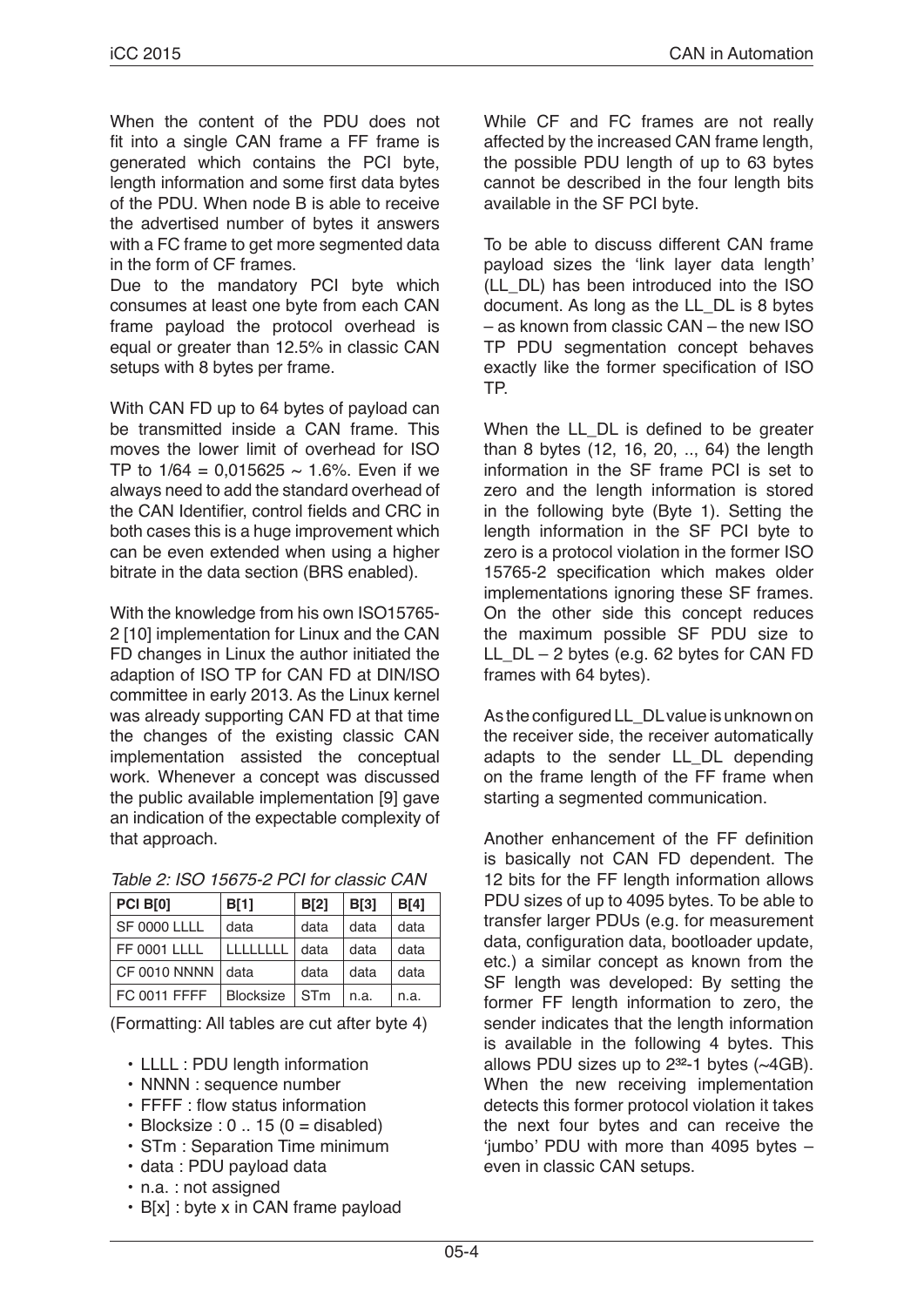Table 3 and Table 4 depict the PCI changes for the extended length information in SF and FF frames.

| Table 3: $SF$ PCI for LL_DL $> 8$ |  |
|-----------------------------------|--|
|-----------------------------------|--|

| <b>PCI B[0]</b>                       | B[1]     |      | <b>B[2]</b> | <b>B[3]</b> | B[4]        |  |
|---------------------------------------|----------|------|-------------|-------------|-------------|--|
| SF 0000 0000                          |          | 1111 | data        | data        | data        |  |
| Table 4: FF PCI for PDU length > 4095 |          |      |             |             |             |  |
| <b>PCI B[0]</b>                       | B[1]     | B[2] | B[3]        | <b>B[4]</b> | <b>B[5]</b> |  |
| FF 0001 0000                          | $\Omega$ | Len  | l en        | Len         | Len         |  |

The length information is presented in highbyte first order as known from the former FF length information.

A useful aspect of CAN FD enabled ISO TP communication is the fact that classic CAN frames and CAN FD do not interfere in a CAN FD enabled setup. This means that the CAN architect may assign two CAN identifiers for the communication with classic CAN frames – and he may assign the identical(!) CAN identifiers for a CAN FD enabled communication. As classic CAN and CAN FD frames distinguish on the wire two independent ISO TP communications can be performed on the CAN bus in this way.

Finally the introduction of CAN FD frames in ISO 15765-2 leads to a mandatory padding in the case that the PDU payload doesn't fit exactly into the CAN FD frame payload. In such cases the rest of the CAN FD frame shall be filled with 0xCC byte values as recommended by Bosch. The 0xCC data content allows the minimum of alternating bus level changes (EMI friendly) without the need to insert stuff bits.

## **ISO 15765-2:2015 with Linux**

While sending ISO TP PDUs in Linux is just about opening a socket and read/write PDU data to the given file handle the configuration of ISO TP communication is done by so called socket options.

These socket options are passed to the socket at creation time to specify values like block size (BS), STmin, extended addressing parameters or padding configurations. To be able to take advantage of the CAN FD implementation a single new socket option CAN\_ISOTP\_LL\_OPTS has been introduced to configure the link layer. The data structure to configure the link layer options is defined in [11] as

```
struct can_isotp_ll_options {
         __u8 mtu;
         __u8 tx_dl;
         __u8 tx_flags;
};
```
The element mtu specifies the generated and accepted CAN frame type. As described above the mtu can take values of either CAN MTU (16) to handle classic CAN frames or CANFD\_MTU (72) to work with CAN FD frames only.

The tx dl element specifies the LL DL value for generated CAN (FD) frames as the protocol stack adapts to in incoming LL\_DL (rx\_dl) automatically. The valid values for tx dl are specified by valid CAN FD data lengths beginning with eight:

8, 12, 16, 20, 24, 32, 48, 64

N.B. when the mtu is set to CAN\_MTU only a tx\_dl value of eight is allowed.

Finally the tx flags element content is set into the flags element of the canfd\_frame structure at frame creation time to configure the CANFD\_BRS setting for this socket.

# **ISO 15765-2:2015 CAN FD performance**

While the ISO TP implementation for CAN FD hypothesized an increased performance in calculations and on the virtual CAN interfaces the tests on real CAN FD hardware were awaited eagerly. With Linux 4.0 the driver for the PEAK USB FD was available in a stable operating system environment where it made sense to take measurements with the latest ISO 15765- 2:2015 implementation.

With a set of shell scripts the existing ISO TP command line tools have been arranged in a way that classic CAN and different CAN FD based communication setups can be brought into meaningful relation.

The setup consists of two Linux PCs each with an USB FD adapter connected to each other with a terminated twisted pair CAN line.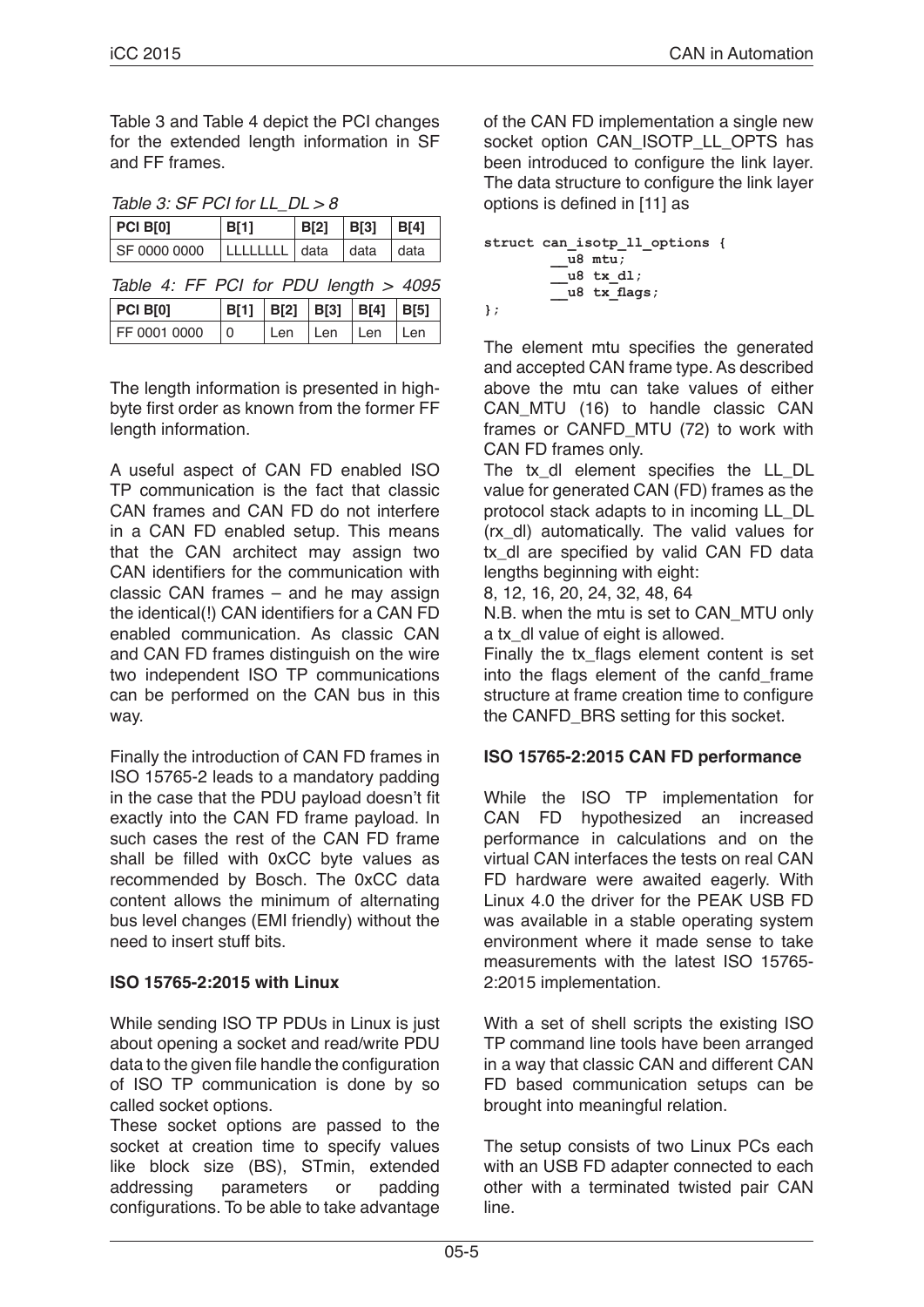The timestamps are taken from the receiving node to make sure the entire PDU hit the CAN bus. The test applications transferred and received a PDU of 30.000 bytes with an arbitration bitrate of 500 kbit/s and different values for data bitrates (2/4/8 Mbit/s). The separation time minimum (STmin) was set to either 500µs or 100µs. As the test values for 500µs did not differ substantially for different data bitrates only a single table for the 500µs measurement is depicted below. To have a realistic and safe transport the block size was set to its maximum of 15.

*Table 5: Test 500µs STmin 0.5/2 Mbit/s*

| <b>CAN</b> | LL DL | <b>BRS</b> | <b>secs</b> | Bytes/s |
|------------|-------|------------|-------------|---------|
| classic    | 8     |            | 2,926       | 10.256  |
| FD         | 8     | no         | 2,933       | 10.228  |
| <b>FD</b>  | 8     | ves        | 2,915       | 10.295  |
| FD         | 16    | no         | 1,380       | 21.754  |
| FD         | 16    | ves        | 1,351       | 22.205  |
| FD         | 32    | no         | 0,791       | 37.926  |
| <b>FD</b>  | 32    | yes        | 0,662       | 45.385  |
| FD         | 64    | no         | 0,625       | 48.000  |
| FD         | 64    | ves        | 0,329       | 91.463  |

As the separation time was 500 $\mu$ s there could be seen no effect when increasing the data bitrate. At higher data bitrates the CAN bus had to handle fewer loads but bus load was not the value we wanted to pay attention at in this setup.

| <b>CAN</b> | LL DL | <b>BRS</b> | <b>secs</b> | Bytes/s |
|------------|-------|------------|-------------|---------|
| classic    | 8     |            | 1,460       | 20.562  |
| FD         | 8     | no         | 1,750       | 17.152  |
| FD         | 8     | ves        | 1,172       | 25.597  |
| <b>FD</b>  | 16    | no         | 1,085       | 27.649  |
| FD         | 16    | ves        | 0,548       | 54.744  |
| <b>FD</b>  | 32    | no         | 0,793       | 37.878  |
| FD         | 32    | ves        | 0,330       | 91.185  |
| <b>FD</b>  | 64    | no         | 0,614       | 48.859  |
| FD         | 64    | ves        | 0,225       | 133.333 |

|  | Table 7: Test 100µs STmin 0.5/4 Mbit/s |  |
|--|----------------------------------------|--|
|--|----------------------------------------|--|

| <b>CAN</b> | LL DL | <b>BRS</b> | <b>secs</b> | Bytes/s |
|------------|-------|------------|-------------|---------|
| classic    | 8     |            | 1,460       | 20.547  |
| FD         | 8     | no         | 1,749       | 17.162  |
| FD         | 8     | ves        | 1,166       | 25.751  |
| <b>FD</b>  | 16    | no         | 1,086       | 27.649  |
| <b>FD</b>  | 16    | ves        | 0,545       | 55.045  |
| <b>FD</b>  | 32    | no         | 0,792       | 37.878  |
| <b>FD</b>  | 32    | yes        | 0,265       | 113.207 |
| <b>FD</b>  | 64    | no         | 0,614       | 48.859  |
| FD         | 64    | ves        | 0,163       | 185.185 |

| <b>CAN</b> | LL DL | <b>BRS</b> | <b>secs</b> | Bytes/s |
|------------|-------|------------|-------------|---------|
| classic    | 8     |            | 1,462       | 20.533  |
| <b>FD</b>  | 8     | no         | 1,752       | 17.133  |
| FD         | 8     | yes        | 1,150       | 26.109  |
| FD         | 16    | no         | 1,085       | 27.649  |
| FD         | 16    | yes        | 0,545       | 55.147  |
| <b>FD</b>  | 32    | no         | 0,792       | 37.878  |
| FD         | 32    | yes        | 0,266       | 113.207 |
| <b>FD</b>  | 64    | no         | 0,614       | 48.939  |
| FD         | 64    | yes        | 0.131       | 230.769 |

With the relatively short STmin of 100 $\mu$ s the PDU data throughput can be increased by factor 11 (230.769 / 20.533) – even with a configured block size of 15 which requires the receiving node to acknowledge every 15th CF frame. Without bitrate setting (BRS) the benefit of 64 byte CAN frames reduces to factor 2.5 due to the better overhead ratio. Finally the measurements points out that using CAN FD without BRS and with LL\_DL of 8 preforms worse than classic CAN. As CAN FD introduces additional control bits, an increased CRC field size and a stuff bit counter in the latest ISO implementation this performance reduction was expected.

## **Summary**

The new CAN FD protocol doesn't only break the compatibility to classic CAN on the wire – it also breaks programming interfaces and extends configuration options by introducing new bitrates and payload lengths. This paper gives an insight how programming interfaces have been altered in Linux in an evolutionary way without putting the existing application programming concept into question. Some of the presented ideas